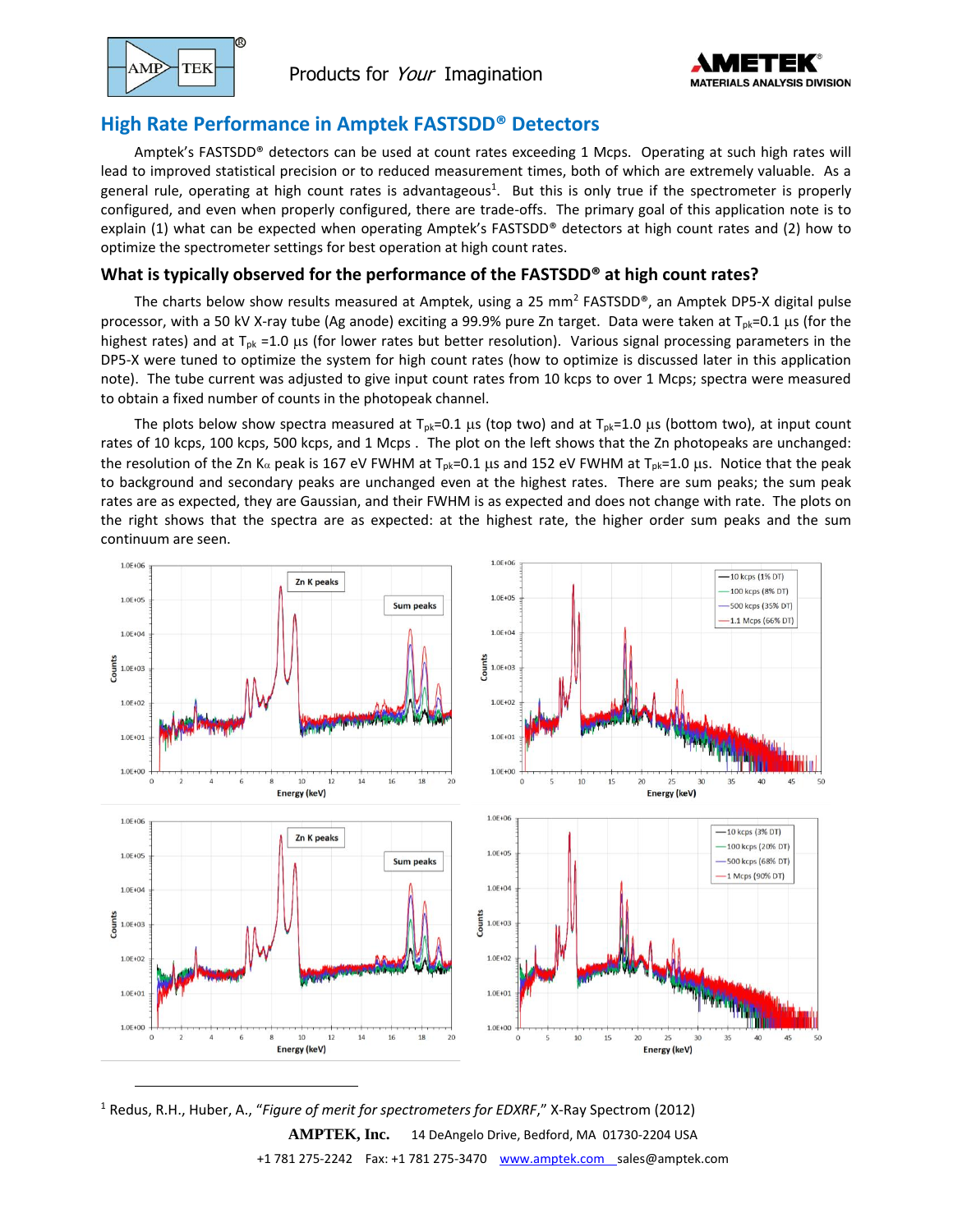

# $AMP$  TEK Products for *Your* Imagination



The plots below show the throughput (left) and change in photopeak FWHM and centroid (right) in the spectra shown above.



# **What are the intrinsic limitations to operation at high count rate?**

#### *Peaking Time, Count Rate, and Resolution*

The most important factor determining both count rate and energy resolution is the peaking time. As the two charts below show, to operate at high count rates, the system must be configured for a short peaking time, and this necessarily worsens the resolution. The user needs to understand what is best for each particular application and adjust the peaking time appropriately.





Because it takes some time to process each X-ray, (a.k.a. the dead time per pulse, roughly equal to *Tpeak+Tflat*) and the X-rays interact at random time, there is always some probability that pulses will overlap in time. This means that some pulses will not be counted, reducing the throughput.

When pulses overlap, the result (called "pile-up") is a pulse with distorted pulse height. Amptek's signal processors include pileup reject (PUR) logic to eliminate the vast majority of these pulses. The PUR logic does require a minimum time between the pulses (the "pulse pair resolving time"); two pulses occurring within this interval will (a) yield a single pulse with height equal to the sum of the two pulses and (b) not be rejected. The result is a "sum peak".

The fact that there is a dead time per pulse, that it limits throughput, and the existence of a sum peak are intrinsic to any pulse counting radiation detection system. Please refer to Amptek's application notes to understand how to accurately determine the true, input count rate with Amptek's digital pulse processor<sup>2</sup>. For background information on dead time, sum peaks, and so on, there are excellent textbooks available<sup>3</sup>.

<sup>2</sup> See Amtptek's application note "*Understanding acquisition time and live time in Amptek DPPs*"

<sup>3</sup> G.F. Knoll, *Radiation detection and measurement*, 4th ed, John Wiley & Sons, p 92, 2010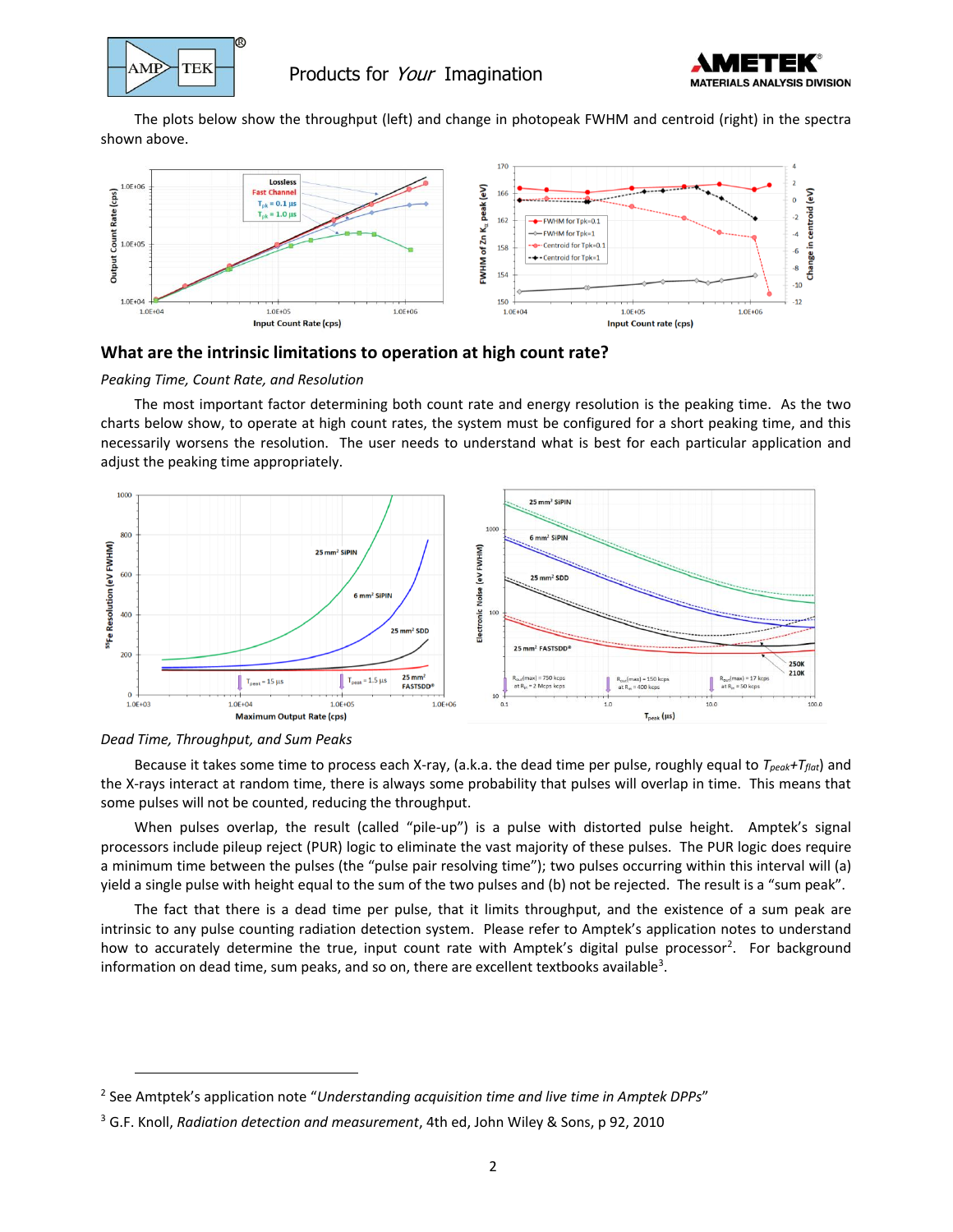

 $\mathbb{P}$  TEK Products for *Your* Imagination



## **Are there any anomalies at high count rates?**

If the system is configured correctly, there should be no "anomalies." We expect sum peaks (and sum continuum); we expect dead time, as shown above. We expect small changes in FWHM and centroid, as shown above.

If the system is not configured correctly, then many types of anomalies are indeed possible. Larger dead times, larger shifts in centroid or FWHM, are possible. Various distortions of the photopeak shape, e.g. tails on the upper or lower end, excess low amplitude counts, are all possible.

If a customer sees "anomalies" at high count rates, please contact Amptek technical support. Please save a .MCA file (from the DPPMCA application) at low count rate and another .MCA file taken at high count rate and send these to Amptek. Seeing the complete file is quite important, so Amptek support has the raw data and can view all the configuration settings.

## **What is the maximum count rate for the Amptek FASTSDD®?**

It depends on the requirements for spectral quality and purity. With the shortest peaking time (50 ns) and flat top (12.5 ns), the system can operate at over 4 Mcps input rate. But the resolution will be quite poor (due to both noise and ballistic deficit) and the resolution and centroids will shift. For some applications, which involve counting strong peaks in a wide ROI, this may be adequate.

For applications requiring good quality spectra, input count rates of 1 Mcps are quite achievable, as shown above. With careful tuning and certain applications, input rates can go higher, even to 2 Mcps.

# **Is Amptek's default configuration the best for high count rate?**

**No!** By default, when Amptek tests a system at the factory, it is configured for the best energy resolution at the <sup>55</sup>Fe photopeak. It uses a relatively long peaking time, so clearly T<sub>peak</sub> needs to be shortened. As shown below, other parameters will likely need to be changed as well.

## **What configuration do you recommend for high rates?**

The table below shows the key parameters which should be adjusted, for Amptek's digital pulse processors. The first column shows settings from Amptek's default configuration, used in the factory to measure <sup>55</sup>Fe resolution. The second and third columns show the configuration settings used for the spectra shown above. The second column used  $T_{peak}=1.0$  µs and is appropriate for count rates up to 50 to 300 kcps. The third column used  $T_{peak}=0.1$  µs and is recommended for count rates of 300 kcps to 1 Mcps or above.

| Default           | Up to 300 kcps    | Up to 1 Mcps      | Parameter                         | <b>Comments</b>                                |
|-------------------|-------------------|-------------------|-----------------------------------|------------------------------------------------|
| CLCK=80           | $CLCK=80$         | $CLCK=80$         | 20MHz/80MHz                       |                                                |
| <b>TPEA=4.000</b> | <b>TPEA=1.000</b> | <b>TPEA=0.100</b> | <b>Peaking Time</b>               | Most important parameter for high rates        |
| GAIF=1.1001       | GAIF=1.4970       | GAIF=0.9977       | <b>Fine Gain</b>                  |                                                |
| GAIN=25.000       | GAIN=6.000        | GAIN=3.999        | <b>Total Gain (Analog * Fine)</b> | Gain should be low for higher rates            |
| <b>RESL=50</b>    | $RESL=15$         | <b>RESL=15</b>    | <b>Detector Reset Lockout</b>     | Reset lockut of 15 us is fine for FASTSD       |
| <b>TFLA=0.200</b> | <b>TFLA=0.175</b> | <b>TFLA=0.175</b> | <b>Flat Top</b>                   |                                                |
| $TPFA=100$        | <b>TPFA=100</b>   | <b>TPFA=100</b>   | <b>Fast Channel Peaking Time</b>  |                                                |
| <b>PURE=ON</b>    | <b>PURE=ON</b>    | <b>PURE=ON</b>    | Pileup Reject On/Off              |                                                |
| <b>RTDE=OFF</b>   | <b>RTDE=OFF</b>   | <b>RTDE=OFF</b>   | RTD On/Off                        |                                                |
| <b>MCAC=2048</b>  | <b>MCAC=4096</b>  | <b>MCAC=4096</b>  | <b>MCA/MCS Channels</b>           |                                                |
| SOFF=OFF          | SOFF=OFF          | SOFF=OFF          | Set Spectrum Offset               |                                                |
| AINP=POS          | AINP=POS          | AINP=POS          | Analog Input Pos/Neg              |                                                |
| <b>INOF=DEF</b>   | <b>INOF=DEF</b>   | <b>INOF=DEF</b>   | Input Offset                      |                                                |
|                   | <b>PURS=100</b>   | <b>PURS=100</b>   | <b>Secondary PUR</b>              | Need latest FW to use this feature.            |
| THSL=1.708        | THSL=0.756        | THSL=0.756        | Slow Threshold                    | Adjust thresholds after changing Tpeak, gain,  |
| <b>TLLD=OFF</b>   | <b>TLLD=OFF</b>   | TLLD=OFF          | <b>LLD Threshold</b>              | and BLR mode                                   |
| THFA=39.00        | THFA=3.00         | THFA=3.00         | <b>Fast Threshold</b>             |                                                |
| RTDS=139.8        | RTDS=139.8        | RTDS=139.8        | <b>RTD Sensitivity</b>            |                                                |
| <b>RTDT=1.56</b>  | <b>RTDT=0.97</b>  | <b>RTDT=0.97</b>  | <b>RTD Threshold</b>              |                                                |
| <b>BLRM=1</b>     | <b>BLRM=3</b>     | <b>BLRM=3</b>     | <b>BLR Mode</b>                   | Need latest FW to use this feature.            |
| BLRD=3            | BLRD=3            | BLRD=3            | <b>BLR Down Correction</b>        | If using BLR mode 1, you may improve           |
| <b>BLRU=0</b>     | $BLRU=0$          | BLRU=0            | <b>BLR Up Correction</b>          | centroid stabiity by empirally adjusting these |
| <b>HVSE=-135</b>  | $HVSE = -135$     | $HVSE = -135$     | <b>HV Set</b>                     |                                                |
| <b>TECS=200</b>   | <b>TECS=226</b>   | <b>TECS=226</b>   | <b>TEC Set</b>                    |                                                |